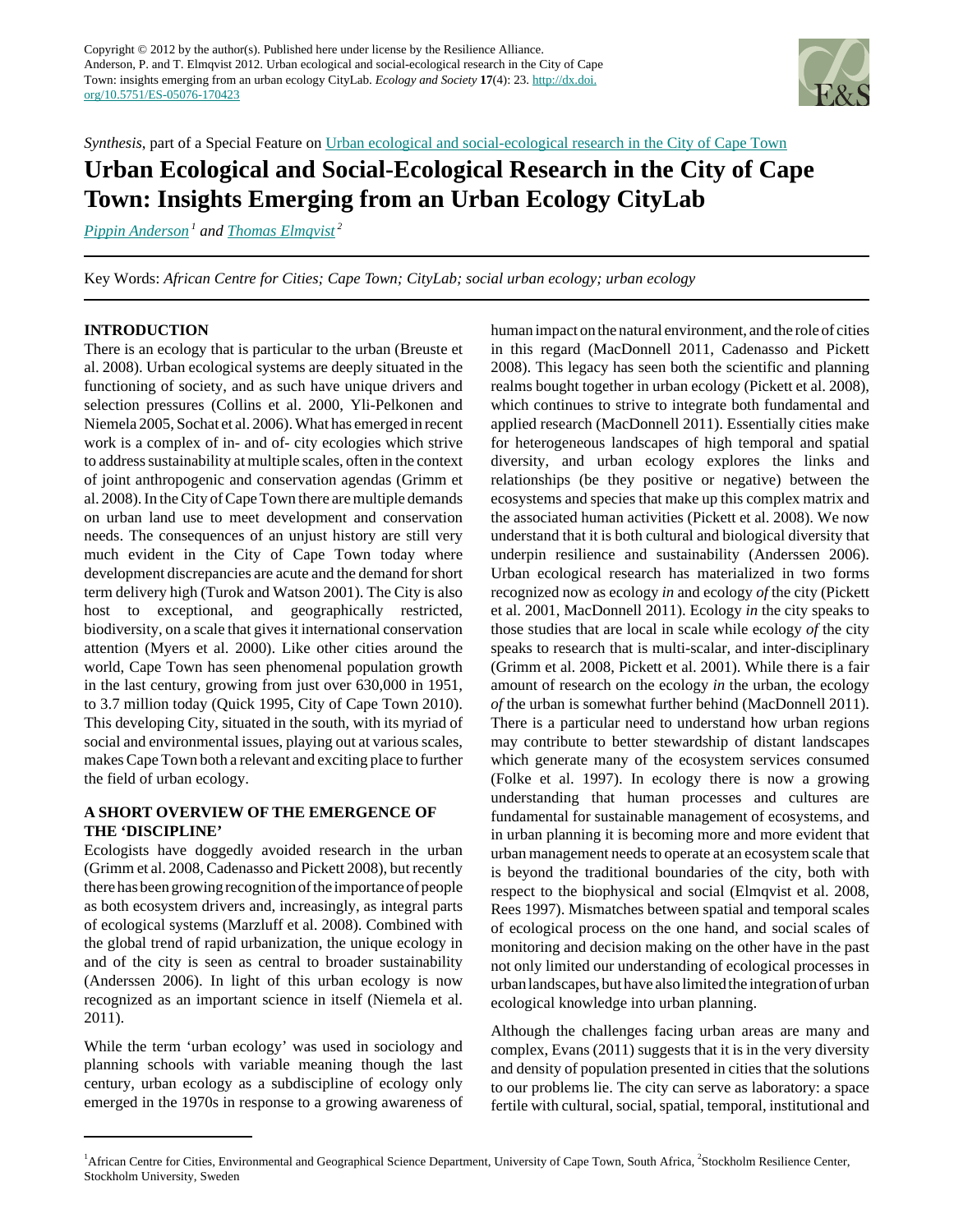biological diversity from which can emerge novel ideas to be tried and tested. It is here among the bulk of the population, at the point of greatest consumption, that we should be engaging with questions of ecological functionality and environmental sustainability (Grimm et al. 2008). In line with the notion of the city as laboratory, in 2009 the African Centre for Cities (ACC), at the University of Cape Town, launched the CityLab programme. The idea was to create a space in which responsive knowledge could be generated and shared through partnership between the academy, civil society, and those governing the city. Parnell et al. (2009) note with urgency the need to produce south-derived knowledge to inform theoretical reform and that this should be generated in a manner that makes it both easily accessible and of ready practical benefit to local decision makers, and the CityLabs strive to do just this. This is particularly pertinent to urban ecology, which has epistemological origins predating its uptake by the ecological fraternity in the realm of city planning (MacDonnell 2011). In 2010 the Urban Ecology CityLab was initiated, as one of a number of thematic CityLabs. This CityLab ran a year-long seminar series which served to bring together researchers and practitioners from different disciplinary and professional areas to share knowledge, pose questions, and carry out empirical work around the ecology of the City of Cape Town. An important output from the initial stage of each CityLab is some form of publication to serve both as a record of the CityLab engagement, and in response to Parnell et al.'s (2009) call for the dissemination of new knowledge as part of the process of theoretical reform. This Special Feature is the outcome of the ACC Urban Ecology CityLab process.

The Urban Ecology CityLab, and this emerging Special Feature, has brought to light a number of important findings in relation to urban ecological and social-ecological research in the City of Cape Town. What is immediately apparent is that there is a substantial understanding of ecology in the City, with some growing movement in the area of the ecology of the City. Urban ecological research in Cape Town is largely, but not entirely, taking place in isolation. This mirrors for example the various tiers of governance of green space in the City where the National Government runs the Table Mountain National Park, and the City of Cape Town is responsible for the lowland conservation areas resulting in obvious disjuncts. The same might be said for disciplinary isolation, but this is perhaps less prevalent where simply by working in the City different disciplines must engage, and we see for example zoologists linking up with those working in the realm of spatial planning. Where collaborations are strongest they appear to emerge in response to issue-driven engagements, and are generally happening between practitioners in the City of Cape Town who actively seek research input from Government research entities such as South Africa's Council for Scientific and Industrial Research (CSIR) or the South African National Biodiversity Institute (SANBI). Cilliers and Siebert (2012) remind us that true transdisciplinary engagement both between disciplines and across sectors is necessary to forward an urban ecology research agenda and see it embedded into planning processes.

Substantive, empirical, findings have emerged. We see strong evidence of the significance of the spatial with respect to ecological and social processes where distances to resources, connectivity and boundaries are all important drivers of social engagement and ecological function (O'Farrell et al. 2012, Hoffman and O'Riain 2012, Pauw and Louw 2012). Natural resource management and conservation in the City are generally well supported by good policy and planning instruments, but the knowing-doing gap is a persistent problem (Holmes et al. 2012). Opportunities exist for the effective comanagement or resources with better engagement with greater society, but these arrangements while potentially effective, require ongoing and critical review (Graham and Ernstson 2012). There is specificity around species response, or at least functional type, in the urban that point to a need for considerable additional research echoing similar calls in the international literature (O'Farrell et al. 2012, Pauw and Louw 2012, Hoffman and O'Riain 2012). We know that ecosystem services in the City generate significant income every year (Petersen et al. 2012, de Wit et al. 2009), and knowledge of where these ecosystem services 'play out' in the landscape, and who might benefit from them is now apparent and can better inform spatial planning and management (O'Farrell et al. 2012). The natural environment forms a significant part of informal (Petersen et al. 2012) economy which warrants far greater attention. Societal expectations and perceptions inform ecological process, for example in the management of invasive alien plant species and fire, and managing these attitudes is one of the greatest challenges to promoting a functional ecology in the city (van Wilgen 2012, van Wilgen et al. 2012). An examination of change through time brings new insights to bear on society's engagement with its environment and the process of making a benign urban environment, in keeping with recent frameworks for understanding urban ecologies (Anderson and O'Farrell 2012, O'Farrell et al. 2012, Ramalho and Hobbs 2012). Evident throughout this Special Feature is the fact that the City of Cape Town has a remarkable natural environment, and that this is interwoven in the everyday lives of the people of the City and plays out at multiple scales. In many respects this is a complex love-hate relationship, but one that must persist for the resilience of the City in the face of future global change (Cartwright et al. 2012). Cilliers and Siebert (2012) reflect on the empirical findings in the broader context of urban ecological research in South Africa, clearly demonstrating the contribution this Special Feature makes to a growing body of work. They note too where research in Cape Town may be missing opportunities and in particular note the dominating force of the Cape's high biodiversity in driving a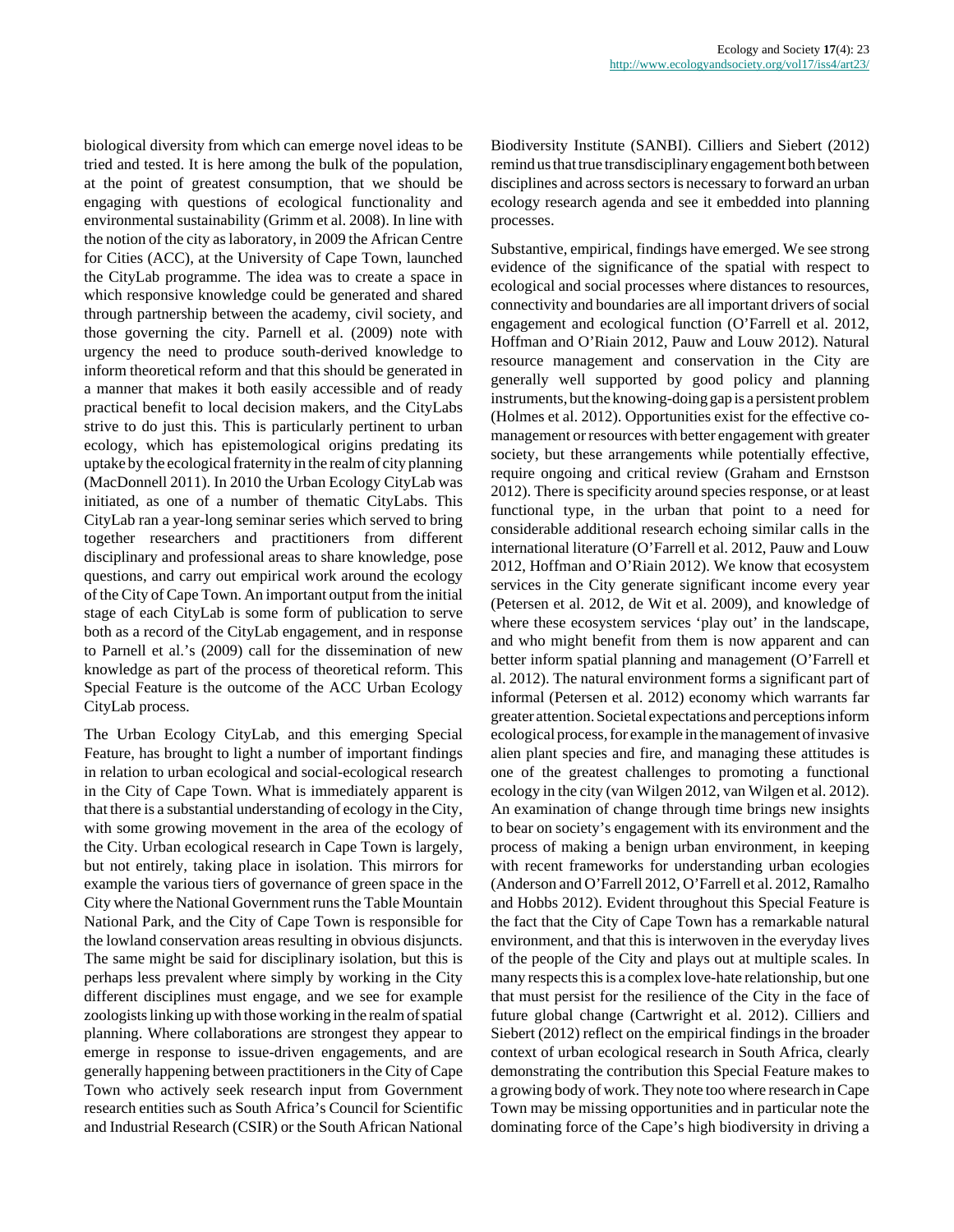particular research agenda. Potential for comparative work are currently relatively few, but opportunities to look at other cities and learn, in particular with respect to the use of urban ecological information to inform city management in Durban, are plentiful.

Urban ecological and social-ecological research in Cape Town, like in other areas of the world, has largely been done by isolated research entities. We have a strong understanding of many aspects of the functioning ecology of the City, but need to start taking a more holistic and integrated approach to our empirical work in the future, in keeping with global trends. The work presented in this Special Feature should serve as a basis to forward urban ecology work in Cape Town, both with respect to growing the empirical understanding of the ecology in the City, which this issue has shown to be nuanced and relevant, and also towards the less explored ecology of the City as a whole. New conceptual areas worthy of exploration are numerous, but some of the outstanding City-scale questions would relate to types of management of urban ecosystems that may protect biodiversity, generate multiple ecosystem services and at the same time contribute to both mitigation and adaption to climate change and, in contrast, analyze under which conditions and types of management where such synergies are difficult or impossible. Numerous opportunities for new collaborative and comparative work are evident (Cilliers and Siebert 2012) and the way ahead for urban ecological research in South Africa is wide open.

The CityLab project and coproduction process has served to bring together, into one dedicated space, a substantial amount of work and empirical understanding of facets of the ecology of the City of Cape Town. It has also served to demonstrate patterns of research and practice engagement, and highlight gaps and opportunities. The initial phase of the CityLab project has been productive, but also points to future research opportunities. There is an evident opportunity to generate a new research agenda in a way that would allow for a much more significant cross-discipline and practice engagement. While the geographic focus of this Special Feature is specific, these final points are universal. The urban landscape provides a public space for the cross-fertilization of minds and various disciplines, enabling new perspectives that place human wellbeing at the core, break the artificial divide between the pristine and the human-dominated ecosystems, and contribute to the creation of new concepts, tools and institutions that would gather rather than divide, and establish responsible environmental stewardship at the heart of public interest (Niemela et al. 2011).

*Responses to this article can be read online at:* [http://www.ecologyandsociety.org/issues/responses.](http://www.ecologyandsociety.org/issues/responses.php/5076) [php/5076](http://www.ecologyandsociety.org/issues/responses.php/5076)

#### **Acknowledgments:**

*This paper is a product of the Urban Ecology CityLab which is part of the CityLab programme of the African Centre for Cities at the University of Cape Town. The African Centre for Cities' CityLab programme is funded through the Mistra Urban Futures network (which is funded by Mistra the Foundation for Strategic Environmental Research and the Swedish International Development Cooperation Agency), the Provincial Government of the Western Cape (Department of Human Settlements) and the City of Cape Town.*

#### **LITERATURE CITED**

Anderson, P. M. L., and P. J. O'Farrell. 2012. An ecological view of the history of the City of Cape Town. *Ecology and Society* 17(3): 28. <http://dx.doi.org/10.5751/ES-04970-170328>

Anderssen, E. 2006. Urban landscape and sustainable cities. *Ecology and Society* 11(1): 34. [online] URL: [http://www.](http://www.ecologyandsociety.org/vol11/iss1/art34/) [ecologyandsociety.org/vol11/iss1/art34](http://www.ecologyandsociety.org/vol11/iss1/art34/)

Breuste, J., J. Niemela,. and R. P. H. Snep, 2008. Applying landscape ecological principles in urban environments. *Landscape Ecology* 23: 1139–1142. [http://dx.doi.org/10.1007/](http://dx.doi.org/10.1007/s10980-008-9273-0) [s10980-008-9273-0](http://dx.doi.org/10.1007/s10980-008-9273-0)

Cadenasso, M. L., and S. Pickett. 2008. Urban principles for ecological landscape design and management: scientific fundamentals. *Cities and the Environment* 1(2):1–16.

Cartwright, A., G. Oelofse, S. Parnell, and S. Ward. 2012. Climate at the city scale. *in* A. Cartwright, S. Parnell, G. Oelofse, and S. Ward. (Editors) *Climate Change at the City Scale: Impacts, Mitigation and Adaptation in Cape Town.* Routledge, London. UK.

Cilliers, S. S. and S. J. Siebert. 2012. Urban ecology in Cape Town: South African comparisons and reflections. *Ecology and Society* 17(3): 33. <http://dx.doi.org/10.5751/ES-05146-170333>

City of Cape Town. 2010. *Urbanisation and poverty in Cape Town, working document*. City of Cape Town, South Africa.

Collins J. P., A. Kinzig, N. B. Grimm. 2000. A new urban ecology. *American Scientist* 88: 416–425. [http://dx.doi.](http://dx.doi.org/10.1511/2000.5.416) [org/10.1511/2000.5.416](http://dx.doi.org/10.1511/2000.5.416)

De Wit, M. P., H. Van Zyl, D. J. Crookes, J. N. Blignaut, T. Jayiya, V. Goiset, and B. K. Mahumani. 2009. *Investing in Natural Assets. A Business Case for the Environment in the City of Cape Town*. Report prepared for the City of Cape Town, Cape Town, South Africa, 18 August.

Elmqvist T., C. Alfsen, and J. Colding. 2008. Urban systems. *in* S. E. Jørgensen, and B. D. Fath (Editors) Ecosystems. Vol. [5] of *Encyclopedia of Ecology*, 5 vols. pp. 3665-3672.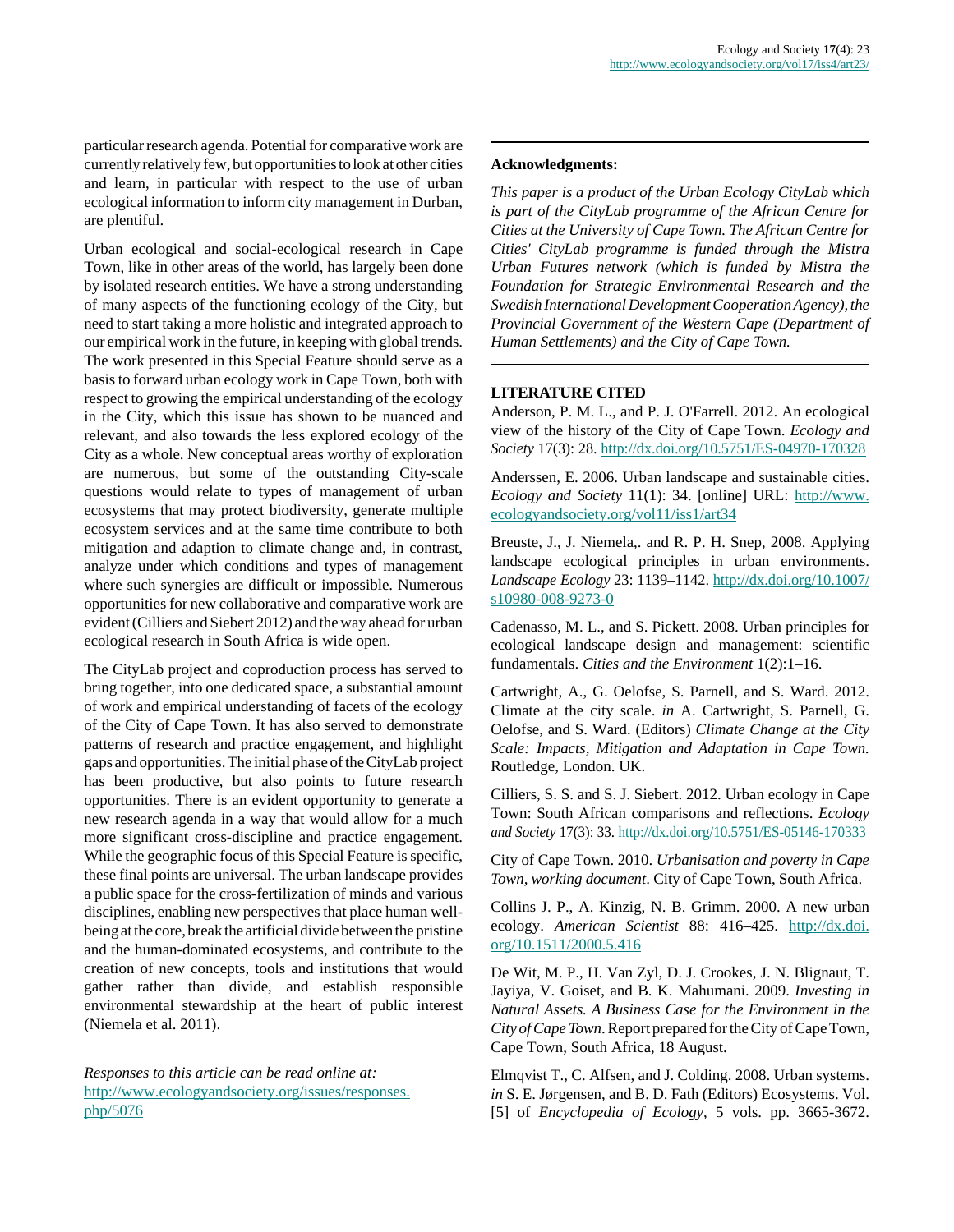### Elsevier, Oxford, UK. [http://dx.doi.org/10.1016/](http://dx.doi.org/10.1016/B978-008045405-4.00364-5) [B978-008045405-4.00364-5](http://dx.doi.org/10.1016/B978-008045405-4.00364-5)

Evans, J. P. 2011. Resilience, ecology and adaptation in the experimental city. *Transactions of the Institute of British Geographers* 36 (2): 223 – 237. [http://dx.doi.org/10.1111/](http://dx.doi.org/10.1111/j.1475-5661.2010.00420.x) [j.1475-5661.2010.00420.x](http://dx.doi.org/10.1111/j.1475-5661.2010.00420.x)

Folke, C., A. Jansson, J. Larsson, and R. Costanza. 1997. Ecosystem appropriation by cities. *Ambio* 26(3): 167–172.

Graham, M., and H. Ernstson. 2012. Comanagement at the fringes: examining stakeholder perspectives at Macassar Dunes, Cape Town, South Africa - at the intersection of high biodiversity, urban poverty, and inequality. *Ecology and Society* 17(3): 34.<http://dx.doi.org/10.5751/ES-04887-170334>

Grimm, N. B., S. H. Faeth, N. E. Golubiewski, C. L. Redman, J. Wu, Z. Bai, and J. M. Briggs. 2008. Global change and the ecology of cities. *Science* 319: 756-760. [http://dx.doi.](http://dx.doi.org/10.1126/science.1150195) [org/10.1126/science.1150195](http://dx.doi.org/10.1126/science.1150195)

Hoffman, T. S. and M. Justin O'Riain. 2012. Monkey management: using spatial ecology to understand the extent and severity of human-baboon conflict in the Cape Peninsula, South Africa. *Ecology and Society* 17(3): 13. [http://dx.doi.](http://dx.doi.org/10.5751/ES-04882-170313) [org/10.5751/ES-04882-170313](http://dx.doi.org/10.5751/ES-04882-170313) 

Holmes, P. M., A. G. Rebelo, C. Dorse, and J. Wood. 2012. Can Cape Town's unique biodiversity be saved? Balancing conservation imperatives and development needs. *Ecology and Society* 17(2): 28. <http://dx.doi.org/10.5751/ES-04552-170228>

MacDonnell, M. J., 2011. The history of urban ecology – an ecologist's perspective. *in* J. Niemela, J. Breuste, T. Elmqvist, G. Guntenspergen, P. James and N. MacIntyre (Editors) *Urban Ecology: Patterns, Processes and Applications*. Oxford Biology, Oxford, UK.

Marzluff, J. M., E. Shulenberger, W. Endlicher, M. Alberti, G. Bradley, C. Ryan, U. Simon, and C. ZumBrunnen (Editors). 2008. *Urban ecology – an international perspective on the interaction between humans and nature.* Springer, New York.

Myers, N., R. A. Mittermeyer, G. A. Fonseca, and J. Kent. 2000. Biodiversity hotspots for conservation priorities. *Nature* 403: 853-858. <http://dx.doi.org/10.1038/35002501>

Niemela, J., J. Breuste, T. Elmqvist, G. Guntenspergen, P. James, and N. MacIntyre. 2011. Introduction. *in* J. Niemela, J. Breuste, T. Elmqvist, G. Guntenspergen, P. James and N. MacIntyre (Editors) *Urban Ecology: Patterns, Processes and Applications*. Oxford Biology, Oxford, UK.

O'Farrell, P. J., P. M. L. Anderson, D. C. Le Maitre, and P. M. Holmes. 2012. Insights and opportunities offered by a rapid ecosystem service assessment in promoting a conservation agenda in an urban biodiversity hotspot. *Ecology and Society* 17(3): 27. <http://dx.doi.org/10.5751/ES-04886-170327>

Pauw, A., and K. Louw. 2012. Urbanization drives a reduction in functional diversity in a guild of nectar-feeding birds. *Ecology and Society* 17(2): 27. [http://dx.doi.org/10.5751/](http://dx.doi.org/10.5751/ES-04758-170227) [ES-04758-170227](http://dx.doi.org/10.5751/ES-04758-170227)

Parnell, S., E. Pieterse, and V. Watson. 2009. Planning for cities in the Global South: an African research agenda for sustainable human settlements. *Progress in Planning* 72: 233– 241.

Petersen, L. M., E. J. Moll, R. Collins, and M. T. Hockings. 2012. Development of a compendium of local, wild-harvested species used in the informal economy trade, Cape Town, South Africa. *Ecology and Society* 17(2): 26. [http://dx.doi.](http://dx.doi.org/10.5751/ES-04537-170226) [org/10.5751/ES-04537-170226](http://dx.doi.org/10.5751/ES-04537-170226) 

Pickett, S. T. A., M. L.Cadenasso, J. M. Grove, C. H. Nilon, R. V. Pouyat, W. C. Zipperer, and R. Costanza. 2001. Urban ecological systems: linking terrestrial ecological, physical, and socioeconomic components of metropolitan areas. *Annual Review of Ecological Systematics* 32: 127–157. [http://dx.doi.](http://dx.doi.org/10.1007/978-0-387-73412-5_7) [org/10.1007/978-0-387-73412-5\\_7](http://dx.doi.org/10.1007/978-0-387-73412-5_7)

Pickett, S. T. A., M. L.Cadenasso, J. M. Grove, P. M. Groffman, L. E. Band, C. G. Boone, W. R. Burch, C. S. B. Grimmond, J. Hom, J. C. Jenkins, N. L. Law, C. H. Nilon, R. V. Poyat, K. Szlavevecz, P. S. Warren, and M. A. Wilson. 2008. Beyond urban ledgends: an emerging framework of urban ecology, as illustrated by the Baltimore ecosystem study. *BioScience* 58: 139–150. [http://dx.doi.org/10.1641/](http://dx.doi.org/10.1641/B580208) [B580208](http://dx.doi.org/10.1641/B580208)

Quick, A.J.R. 1995. Issues facing water resource managers and scientists in a rapidly growing coastal city: Cape Town, South Africa. *South African Journal of Science* 91: 175–183.

Ramalho, C. E. and Hobbs, R. J. 2012. Time for change: dynamic urban ecology. *Trends in Ecology and Evolution* 27 (3): 180–188. <http://dx.doi.org/10.1016/j.tree.2011.10.008>

Rees, W. 1997. Urban ecosystems: the human dimension. *Urban Ecosystems* 1: 63 - 75. [http://dx.doi.org/10.1023/](http://dx.doi.org/10.1023/A:1014380105620) [A:1014380105620](http://dx.doi.org/10.1023/A:1014380105620)

Sochat, E., P. S. Warren, S. H. Faeth, and N. McIntyre. 2006. From patterns to emerging processes in meachnistic urban ecology. *Trends in Ecology and Evolution* 21: 186–191. [http://](http://dx.doi.org/10.1016/j.tree.2005.11.019) [dx.doi.org/10.1016/j.tree.2005.11.019](http://dx.doi.org/10.1016/j.tree.2005.11.019) 

Turok, I. and V. Watson. 2001. Divergent development in South African Cities. *Urban Forum* 12 (2): 119 – 138. [http://](http://dx.doi.org/10.1007/s12132-001-0013-7) [dx.doi.org/10.1007/s12132-001-0013-7](http://dx.doi.org/10.1007/s12132-001-0013-7)

Van Wilgen, B. W. 2012. Evidence, perceptions, and tradeoffs associated with invasive alien plant control in the Table